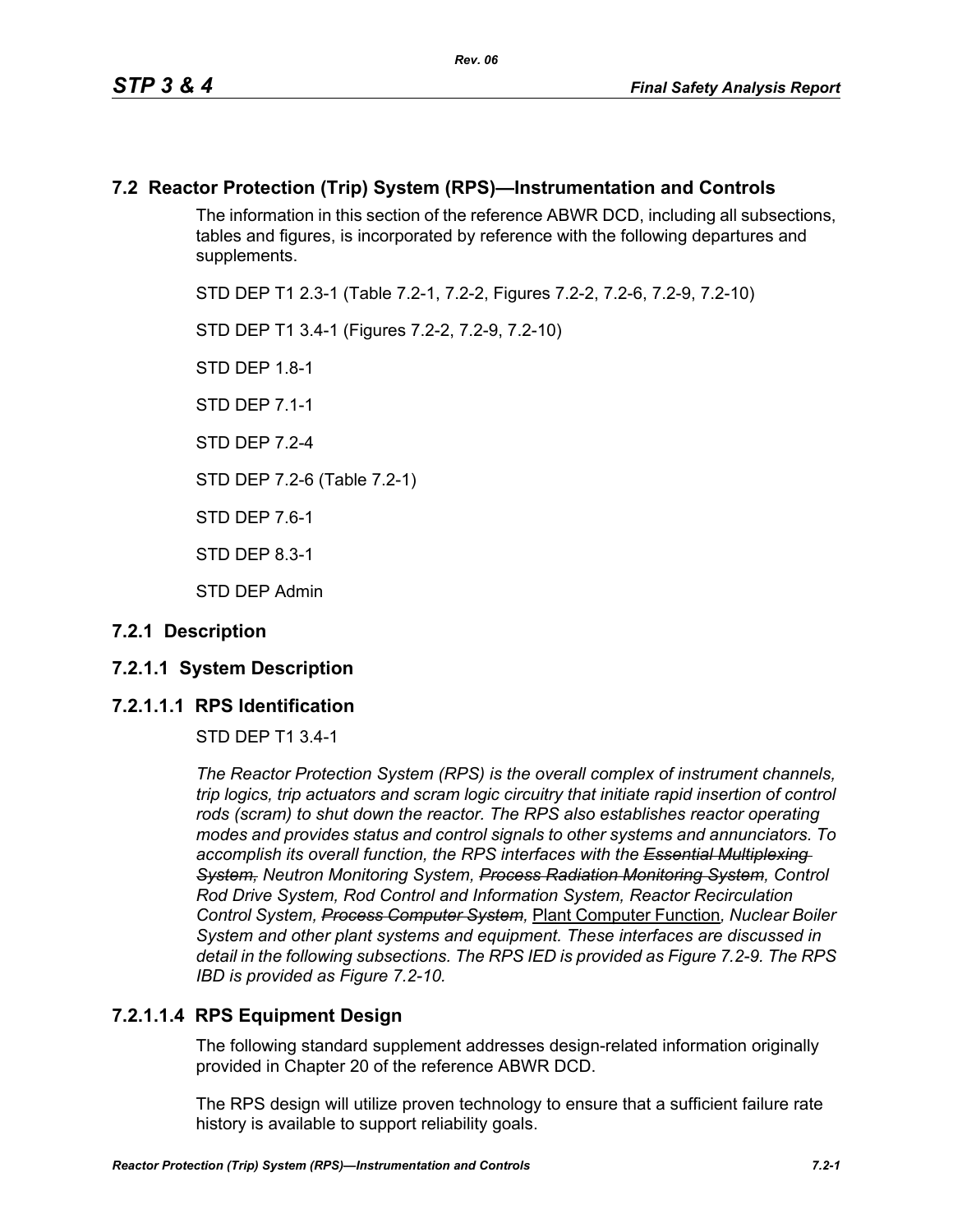## **7.2.1.1.4.1 General RPS Equipment**

STD DEP T1 3.4-1

#### STD DEP Admin

*The RPS equipment is divided into four redundant divisions of sensor (instrument) channels, trip logics and trip actuators, and two divisions of manual scram controls and scram logic circuitry. The sensor channels, divisions of trip logics, divisions of trip actuators and associated portions of the divisions of scram logic circuitry together constitute the RPS scram and air header dump (backup scram) automatic initiation logic. The divisions of manual scram controls and associated portions of the divisions of scram logic circuitry together constitute the RPS scram and air header dump manual initiation logic. The automatic and manual scram initiation logics are independent of each other. RPS equipment arrangement is shown in Figure 7.2-2.*

#### *(1) Sensor Channels*

*Equipment within a sensor channel includes primarily sensors (transducers or switches), multiplexers and digital trip modules (DTMs)* trip functions (DTFs)*. The sensors within each channel monitor plant variables (Subsection 7.2.1.1.4.2)* and *send either analog or discrete output to remote multiplexer units (RMUs) within the associated division of Essential Multiplexing System (EMS)* the DTF. *Each division of the EMS performs analog-to-digital conversion on analog signals and sends the digital or digitized analog output values of all monitored variables to the DTM within the associated RPS sensor channel. The DTM* DTF *in each sensor channel compares individual monitored variable values with trip setpoint values and for each variable sends a separate, discrete (trip/no trip) output signal to all four divisions of trip logics.*

*All equipment within a sensor channel is powered from the same division of Class 1E power source. However, different pieces of equipment may be powered from separate DC power supplies. Within a sensor channel, sensors themselves may belong to the RPS or may be components of another system. Signal conditioning and distribution performed by the RMUs is a function of the EMS and is discussed in Section 7A.2.*

#### *(2) Divisions of Trip Logics*

*Equipment within a division of trip logic includes primarily manual switches, bypass units (BPUs)*bypass interlock functions*, trip logic units*functions *(TLUs*TLFs*) and output logic units (OLUs). The various manual switches provide the operator means to modify the RPS trip logic for special operation, maintenance, testing and reset. The BPUs*bypass interlock functions enforce restrictions on bypassing multiple divisions of related functions. The bypass interlock functions *perform bypass and interlock logic for the channel sensors bypass, main steamline isolation trip special bypass and division trip logic unit bypass. These three bypasses are all manually initiated through individual*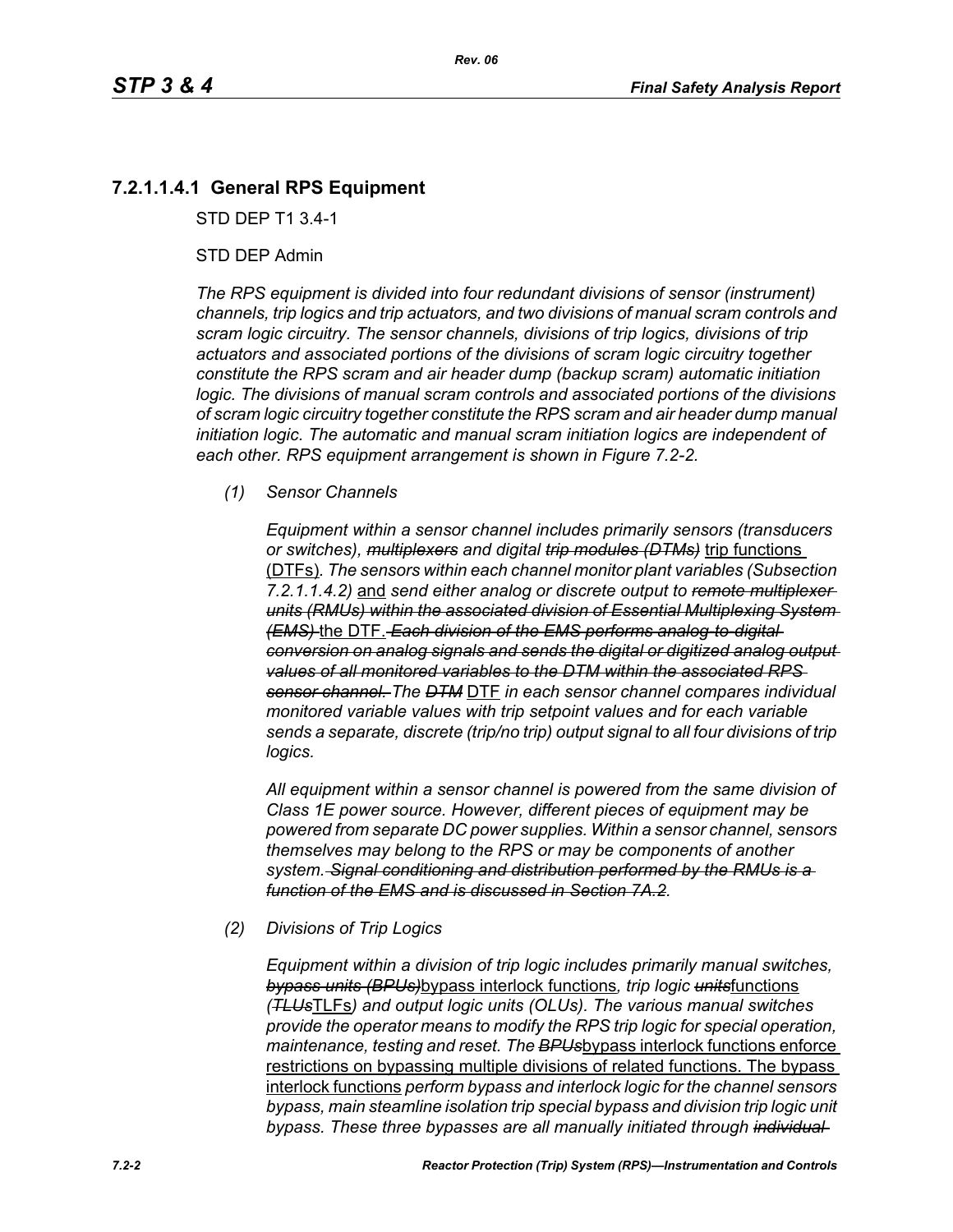*keylock*bypass *switches within each of the four divisions. Each BPU*bypass switch *sends a separate bypass signal for all four channels to the TLU*TLF *in the same division for channel sensors bypass and MSL isolation trip special bypass. Each BPU*bypass switch *sends the TLU*TLF *bypass signal to the OLU in the same division.*

*The TLUs* TLFs *perform automatic scram initiation logic based on reactor operating mode, channel and division trip conditions and bypass conditions. Each TLU*TLF *receives bistable* bypass *input signals from the BPU*bypass switch *and various switches in the same division and receives isolated bistable* trip *inputs from all four sensor channels* of RPS *and divisions of the NMS.*

*The OLUs perform division trip, seal-in, reset and trip test function. Each OLU receives bypass inputs from the BPU*bypass switch*, trip inputs from the TLU*TLF *and various manual inputs from switches within the same division and provides discrete trip outputs to the trip actuators in the same division. Each OLU also receives an isolated discrete division trip reset permissive signal from equipment associated with one of the two divisions of scram logic circuitry.*

*All equipment within a division of trip logic is powered from the same division of Class 1E power source. However, different pieces of equipment may be powered from separate DC power supplies, and the BPU, TLU*TLF *and OLU within a division must be powered from separate DC power supplies.*

## **7.2.1.1.4.2 Initiating Circuits**

STD DEP T1 2.3-1

STD DEP T1 3.4-1

STD DEP 7.2-4

STD DEP 7.6-1

STD DEP Admin

*The RPS will initiate a reactor scram when any one or more of the following conditions occur or exist within the plant:*

#### *(7) High Main Steamline Radiation* Not Used

*The systems and equipment that provide trip and scram initiating inputs to the RPS for these conditions are discussed in the following subsections. With the exception of the NMS (1) and PRRM (7), and the TB-trips (5 and 7) all of the building signals (9) and (10), all of the other systems provide sensor outputs through the EMS* to the DTF*. Analog-to-digital conversion of these sensor output values is done by EMS* DTF *equipment. NMS and PRRM trip signals are provided directly to the RPS by* the *NMS and PRRM trip logic units* function*. The turbine building signals 9 and 10 are hardwired*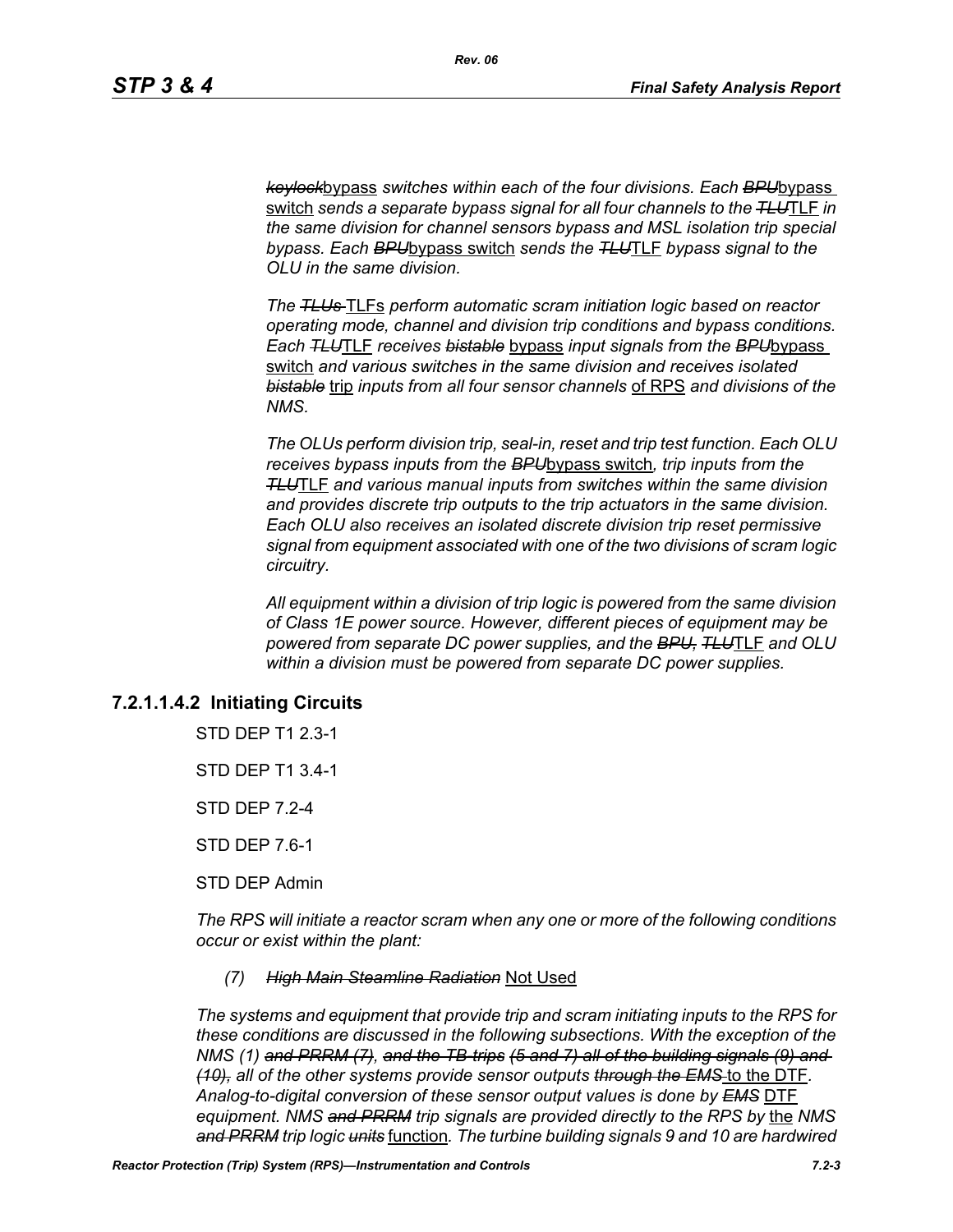*to connections in the control building. The TB-trips (5 and 7) are provided through hardwired connections.*

*(1) Neutron Monitoring System (NMS)*

*Each of the four divisions of the NMS equipment provides separate, isolated, bistable SRNM trip and APRM trip signals to all four divisions of RPS trip logics (Figure 7.2-5).*

*(b) APRM Trip Signals*

*The APRMs of the NMS provide trip signals to the RPS to cover the range of plant operation from a few percent to greater than reactor rated power. Five*Six *conditions monitored as a function of the NMS comprise the APRM trip logic output to the RPS. These conditions are high neutron flux, high simulated thermal power, APRM inoperative, oscillation power range monitor (ORPM) trip,* OPRM Inoperative, or *reactor core flow rapid coastdown. The specific condition within the NMS that caused the APRM trip output is not detectable within the RPS.*

*(c) OPRM Trip Signals*

*The OPRM is a functional subsystem of the APRM in each of the four APRM channels. The OPRM trip outputs are combined with other*described with the *APRM trip signals to produce the final RPS trip signal*above*. The OPRM detects thermal hydraulic instability; its RPS trip function suppresses neutron flux oscillation prior to the violation of safety thermal limits.*

- *(2) Nuclear Boiler System (NBS) (Figure 7.2-6)*
	- *(a) Reactor Pressure*

*Reactor pressure is measured at four physically separated locations by locally mounted pressure transducers. Each transducer is on a separate instrument line and provides analog equivalent output through the EMS to the DTM* DTF *in one of four RPS sensor channels. The pressure transducers and instrument lines are components of the NBS.*

*(b) Reactor Water Level*

*Reactor water level is measured at four physically separated locations by locally mounted level (differential pressure) transducers. Each transducer is on a separate pair of instrument lines and provides analog equivalent output through the EMS to the DTM* DTF *in one of the four RPS sensor channels. The level transducers and instrument lines are components of the NBS.*

*(c) Drywell Pressure*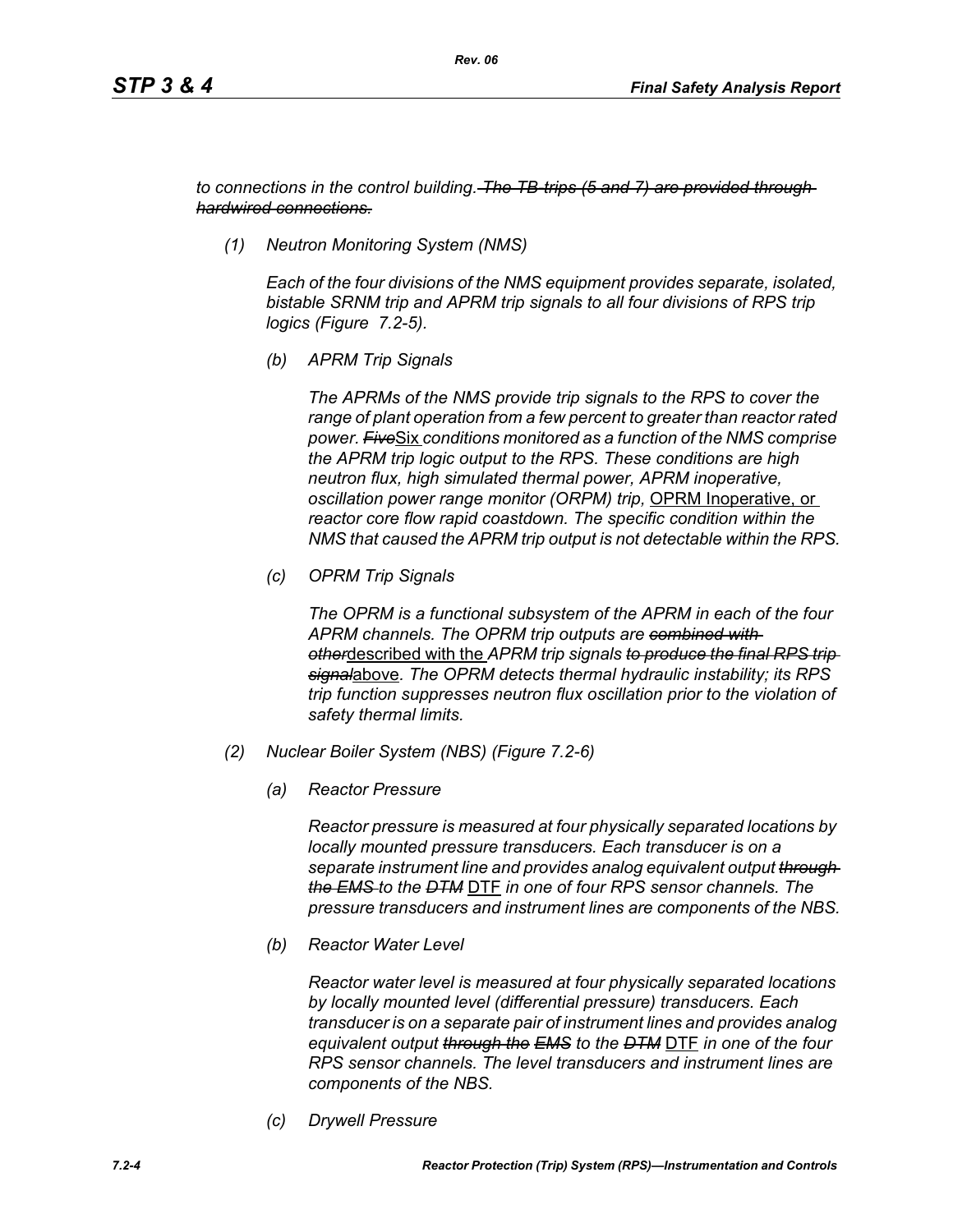*Drywell pressure is measured at four physically separated locations by locally mounted pressure transducers. Each transducer is on a separate instrument line and provides analog equivalent output through the EMS to the DTM* DTF *in one of the four RPS sensor channels of the NBS.*

*(d) Main Steamline Isolation (Figure 7.2-4)*

*Each of the four main steamlines can be isolated by closing either the inboard or the outboard isolation valve. Separate position switches on both of the isolation valves of one of the main steamlines provide bistable output through the EMS to the DTM* DTF *in one of the four RPS sensor channels. Each main steamline is associated with a different RPS sensor channel. The main steamline isolation valves and position switches are components of the NBS.*

*(e) High Suppression Pool Temperature*

*Suppression pool temperature is measured at four physically separated locations by locally mounted sensors. Each sensor is on a separate instrument line and provides analog equivalent of suppression pool temperature to the EMS which,* These sensors are monitored by divisional I/O devices which digitize the signals and*, in turn,* provide *provides digitized suppression pool temperature data to the suppression pool* temperature *monitoring (SPTM) module of SSLC* the reactor trip and isolation system (RTIS)*. SSLC* The SPTM module*, after process*ing *and averaging the data, provides* the *trip signal to the corresponding RPS divisional DTM* DTF*, when the calculated average temperature exceeds the setpoint.*

- *(3) Control Rod Drive (CRD) System (Figure 7.2-6)*
	- *(a) CRD Charging Header Pressure*

*CRD charging header pressure is measured at four physically separated locations by locally mounted pressure transducers. Each transducer is on a separate instrument line and provides analog equivalent output through the EMS to the DTM* DTF *in one of the four RPS sensor channels. The pressure transducers and instrument lines are components of the CRD System.*

- *(4) Process Radiation Monitoring (PRM) System (Figure 7.2-6)* Not Used
	- *(a) Main Steamline Radiation*

*Main steamline radiation is measured by four separate radiation monitors. Each monitor is positioned to measure gamma radiation in all four main steamlines. The PRM System then provides a separate bistable output to the DTM in each of the four RPS sensor channels.*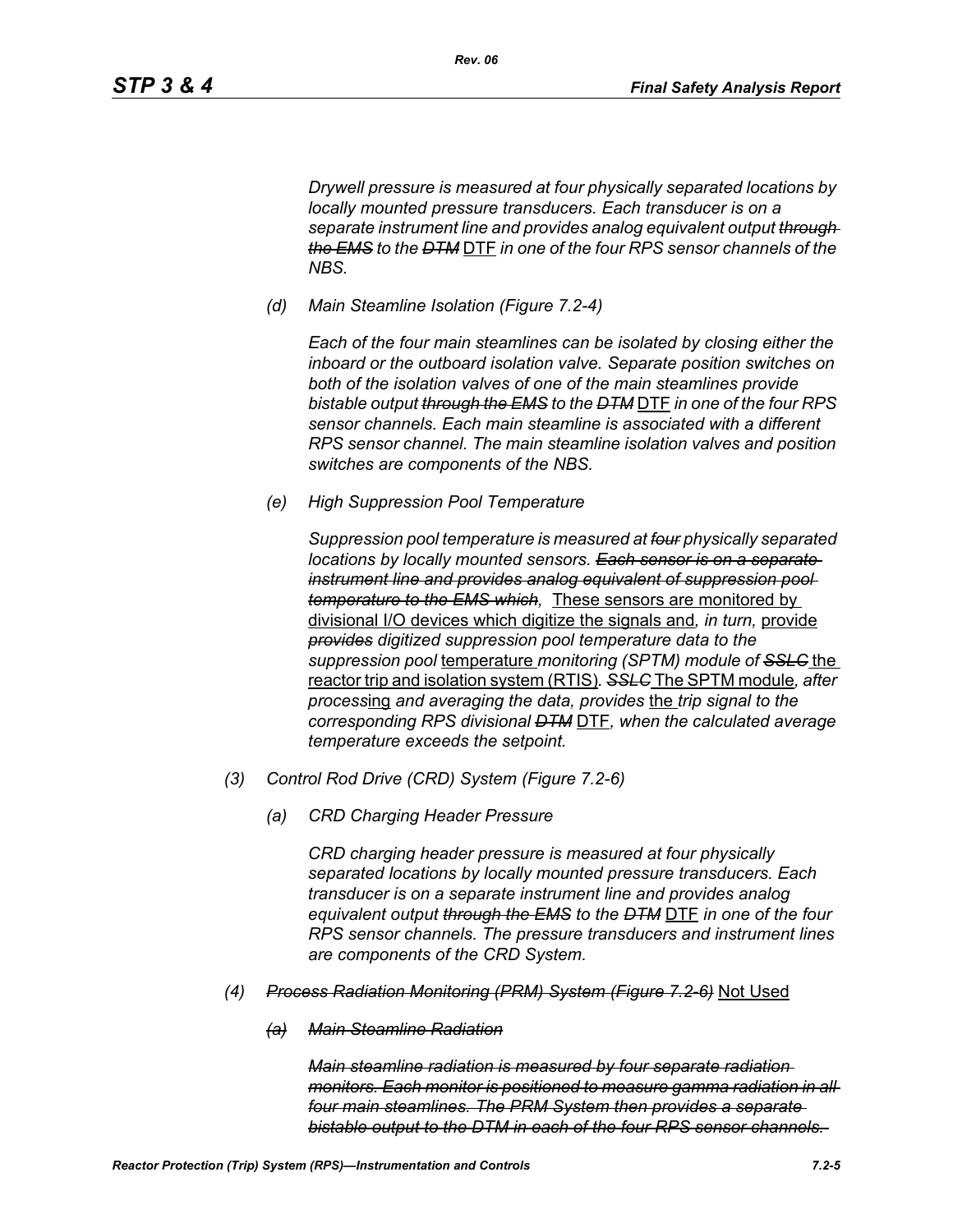*The radiation monitors and associated equipment that determine whether or not main steamline radiation is within acceptable limits are components of the PRM System.*

- *(6) Reactor Protection System (Figure 7.2-3)*
	- *(a) Turbine Stop Valve Closure*

*Turbine stop valve closure is detected by separate valve stem position switches on each of the four turbine stop valves. Each position switch provides bistable output through hard-wired connections to the DTM* DTF *in one of the four RPS sensor channels. The turbine stop valves are components of main turbine; however, the position switches are components of the RPS.*

*(b) Turbine Control Valve Fast Closure*

*Low hydraulic trip system oil pressure is detected by separate pressure switches on each of the four turbine control valve hydraulic mechanisms. Each pressure switch provides bistable output through hard-wired connections to the DTM* DTF *in one of the four RPS sensor channels. The turbine control valve hydraulic mechanisms are components of the main turbine; however, the position and pressure switches are components of the RPS.*

*(c) Manual Scram*

*Two manual scram switches or the reactor mode switch provide the means to manually initiate a reactor scram independent of conditions within the sensor channels, divisions of trip logics and divisions of trip actuators. Each manual scram switch is associated with one of the two divisions of actuated load power.* 

*In addition to the scram initiating variables monitored by the RPS, one bypass initiating variable is also monitored.*

## **7.2.1.1.4.3 RPS Logic**

STD DEP T1 2.3-1

#### STD DEP T1 3.4-1

*(2) Division Trip Logic Unit*Function *Bypass*

*A separate, manual, keylock switch in each of the four divisions provides means to bypass that division's trip unit*function *output to the scram logic. The effect of the division trip logic bypass is to reduce the scram logic to a coincidence of two out of three tripped divisions. Interlocks between the four division trip logic bypasses prevent bypass of any two or more division trip logics at the same time. Once a bypass of one division of trip logic has been*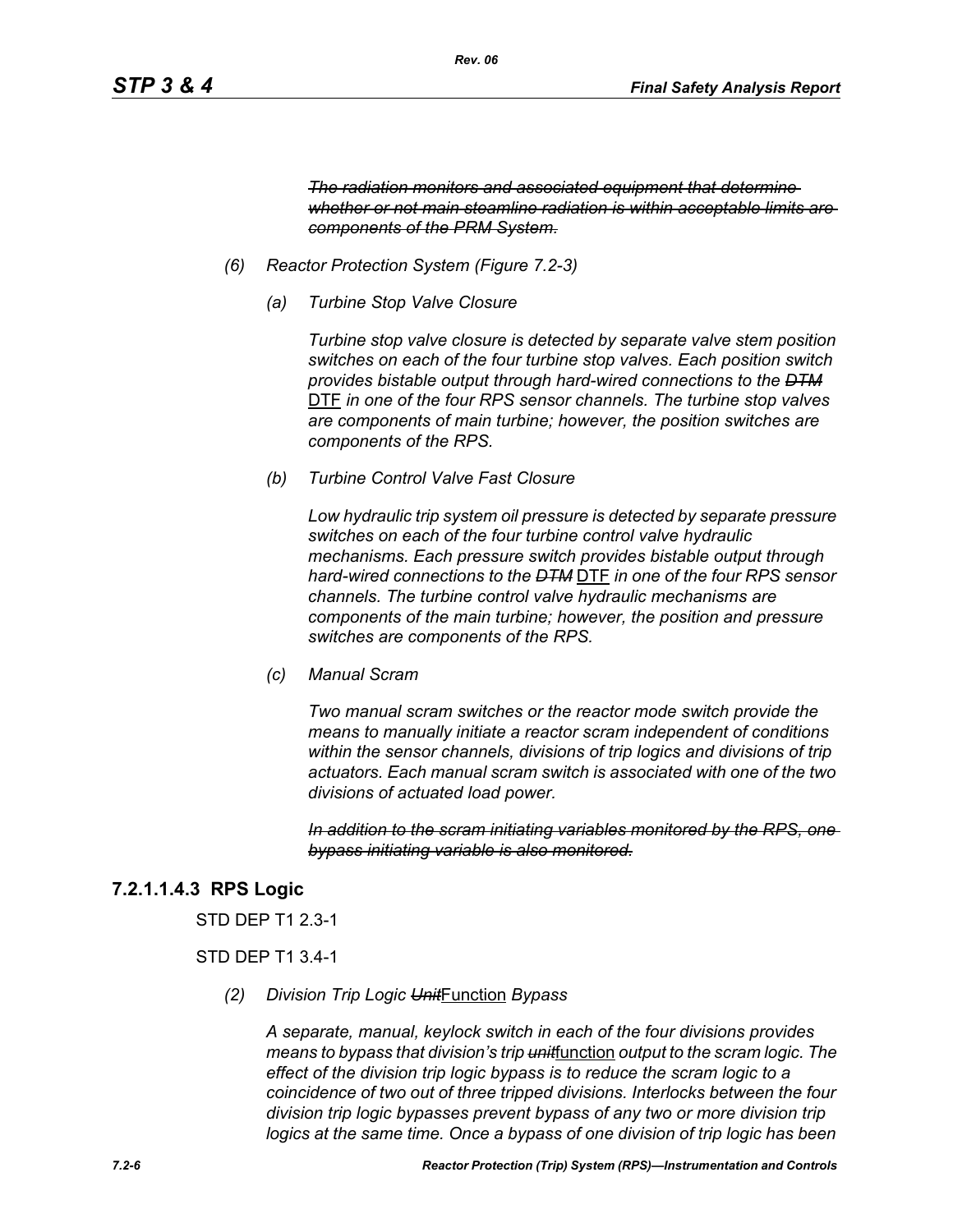*established, bypasses of any of the remaining three division trip logics are inhibited.*

*(3) MSL Isolation Special Bypass (Figure 7.2-4)*

*Rev. 06*

*A separate, manual, keylock switch associated with each of the four sensor channels provides means to bypass the MSL isolation trip output signal from the sensor channel to all four divisions of trip logic. This bypass permits continued plant operation while any one MSL is isolated without causing a half scram condition. The effect of the MSL isolation special bypass is to reduce the MSL isolation trip function in all four divisions of trip logic to a coincidence of two out of three sensor channel MSL isolation trips. Interlocks between the four divisions of trip logic prevent MSL isolation special bypass in any sensor channel when either a channel sensors bypass or a MSL isolation special bypass is present in any other sensor channel. Once a MSL isolation special bypass has been established in one sensor channel, the same bypass is inhibited in the other three channels. This bypass is inhibited in all three remaining channels when any channel sensor bypass exists.*

The following standard supplement addresses continued operation with an isolated main steamline.

Continued operation with an isolated MSL is only permitted if an analysis of the effects of flow-induced vibration on the remaining open MSIVs and other critical components in the reactor and steam systems has been performed. Continued plant operation must remain within the bounds of this analysis.

*(4) Trip Logic and Operating Bypasses*

*High Main Steamline Radiation Trip (Figure 7.2-6)*

*A high main steamline radiation trip will occur in each division of trip logic when a main steamline radiation trip condition exists in any two or more unbypassed sensor channels. There are no operating bypasses associated with this trip function.*

## **7.2.1.1.4.4 Redundancy and Diversity**

STD DEP T1 3.4-1

*Instrument sensing lines from the reactor vessel are routed through the drywell and terminate outside the primary containment. Instruments mounted on instrument racks in the four quadrants of the Reactor Building sense reactor vessel pressure and water level from this piping. Valve position switches are mounted on valves from which position information is required. The sensors for RPS signals from equipment in the Turbine Building are mounted locally. The four battery-powered inverters and divisional 120 VAC power suppliers for the SSLC and RPS are located in an area where they can be serviced during reactor operation. Sensor signals (via the multiplex network) and power cables are routed to four SSLC*RTIS *cabinets (in which RPS*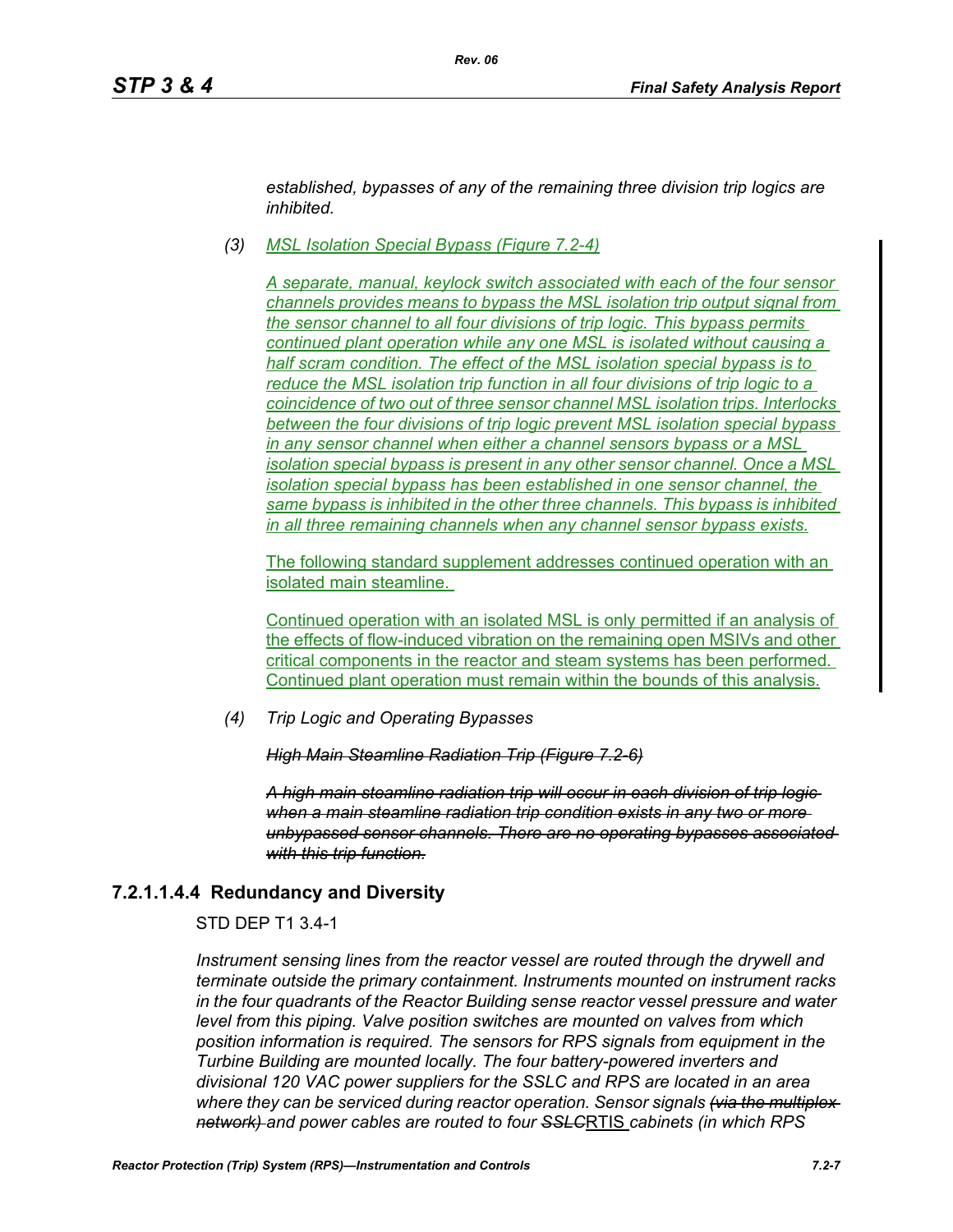*components are located) in the divisional electrical compartments. One logic cabinet is used for each division.*

*Rev. 06*

## **7.2.1.1.4.6 Separation**

STD DEP T1 3.4-1

*Four independent sensor channels monitor the various process variables listed in Subsection 7.2.1.1.4.2. The redundant sensor devices are separated so that no single failure can prevent a scram. The arrangement of RPS sensors mounted in local racks is shown in Figure 7.2-2. Locations for local RPS racks and panels are shown on the instrument location drawings provided in Section 1.7. Divisional separation is also applied to the Essential Multiplexing System (EMS) Dwhich provides data highways for the sensor input to the logic units. Physically separated cabinets are provided for the four scram logics. Fiber optic cable routing from remote multiplexing units (RMUs) remote digital logic controllers to control room equipment is shown in raceway plans provided by reference in Section 1.7. The criteria for separation of sensing lines and sensors are discussed in Section 7.1.*

*RPS inputs to annunciators, recorders, and the* plant *computer* function (PCF) *are arranged so that no malfunction of the annunciating, recording, or computing equipment* or the PCFs *can functionally disable the RPS. Direct signals from RPS sensors are not used as inputs to annunciating or data logging equipment* or the PCFs*. Electrical isolation is provided between the primary signal and the information output by fiber-optic cable interfaces.*

## **7.2.1.1.6 Operational Considerations**

#### **7.2.1.1.6.1 Reactor Operator Information**

STD DEP T1 3.4-1

*(2) Annunciators*

*Each RPS trip channel input is provided to the Containment Cooling System (CCS) annunciator system* annunciated *through isolation devices. Trip logic trips, manual trips, and certain bypasses also signal the annunciator system.*

*(3) Computer Alarms*

*A*The plant *computer printout*function (PCF) display *identifies each tripped channel; however, status indication at the RPS trip channel device may also be used to identify the individual sensor that tripped in a group of sensors monitoring the same variable.* 

*Upon detection of a status change of any of the preselected sequential events contacts, the sequence-of-events log shall be initiated and shall signal the beginning of an event. This log will include both NSSS and BOP inputs. Changes of state received 5 milliseconds or more apart are sequentially differentiated on the printed log, together with time of occurrence, which shall*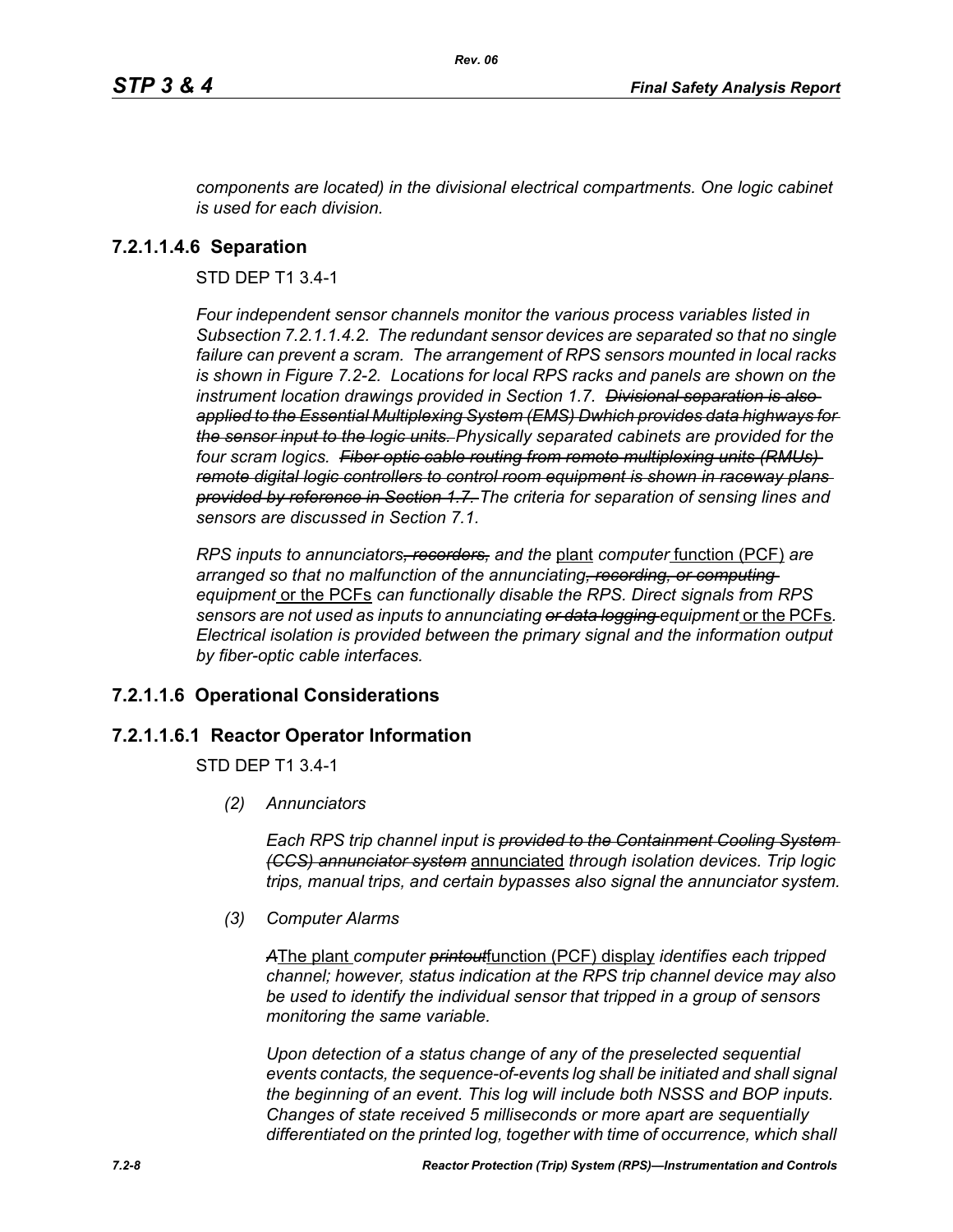*be printed in hours, minutes, seconds, and milliseconds. Use of the alarm typewriter and computer is not required for plant safety. The printout of trips is particularly useful in routinely verifying the correct operation of pressure, level, and valve position switches as trip points are passed during startup, shutdown, and maintenance operations.*

## **7.2.1.1.7 Setpoints**

#### STD DEP T1 2.3-1

*Instrument ranges are chosen to cover the range of expected conditions for the variable being monitored. Additionally, the range is chosen to provide the necessary accuracy for any required setpoints and to meet the overall accuracy requirements of the channel.*

#### *(9) Main Steamline High Radiation* Not Used

*High radiation in the vicinity of the main steamlines may indicate a gross fuel failure in the core. When high radiation is detected near the steamlines, a scram is initiated to limit release of fission products from the fuel. The high radiation trip setting is selected high enough above background radiation levels to avoid spurious scrams yet low enough to promptly detect a gross release of fission products from the fuel. More information on the trip setting is available in Section 7.3.*

#### **7.2.1.1.10 Main Control Room Area**

#### STD DEP T1 3.4-1

*Virtually all hardware within the RPS design scope is located within the four separate and redundant* reactor trip and isolation system (RTIS) cabinets of the *safety system logic and control (SSLC)* system *cabinets in the main control room, except the instrumentation for monitoring turbine stop valve closure and turbine control valve fast closure, and turbine first-stage pressure. The panels are mounted on four separate control complex system steel floor sections which, in turn, are installed in the main control room. The major control switches are located on the principal console.*

#### **7.2.1.1.11 Control Room Cabinets and Their Contents**

STD DEP Admin

#### STD DEP T1 3.4-1

*The SSLC logic* RTIS *cabinets* of SSLC*, which contain* containing *the RPS for Divisions I, II, III, and IV, include a vertical board* input signal cards *for each division. The vertical boards* input signal cards *contain digital and solid-state discrete and integrated circuits used to condition signals transferred to the SSLC*RTIS *from the EMS. They also contain combinational and sequential logic circuits for the initiation of safety actions and/or alarm annunciation, isolators for electrical and physical separation of circuits used to transmit signals between redundant safety systems or*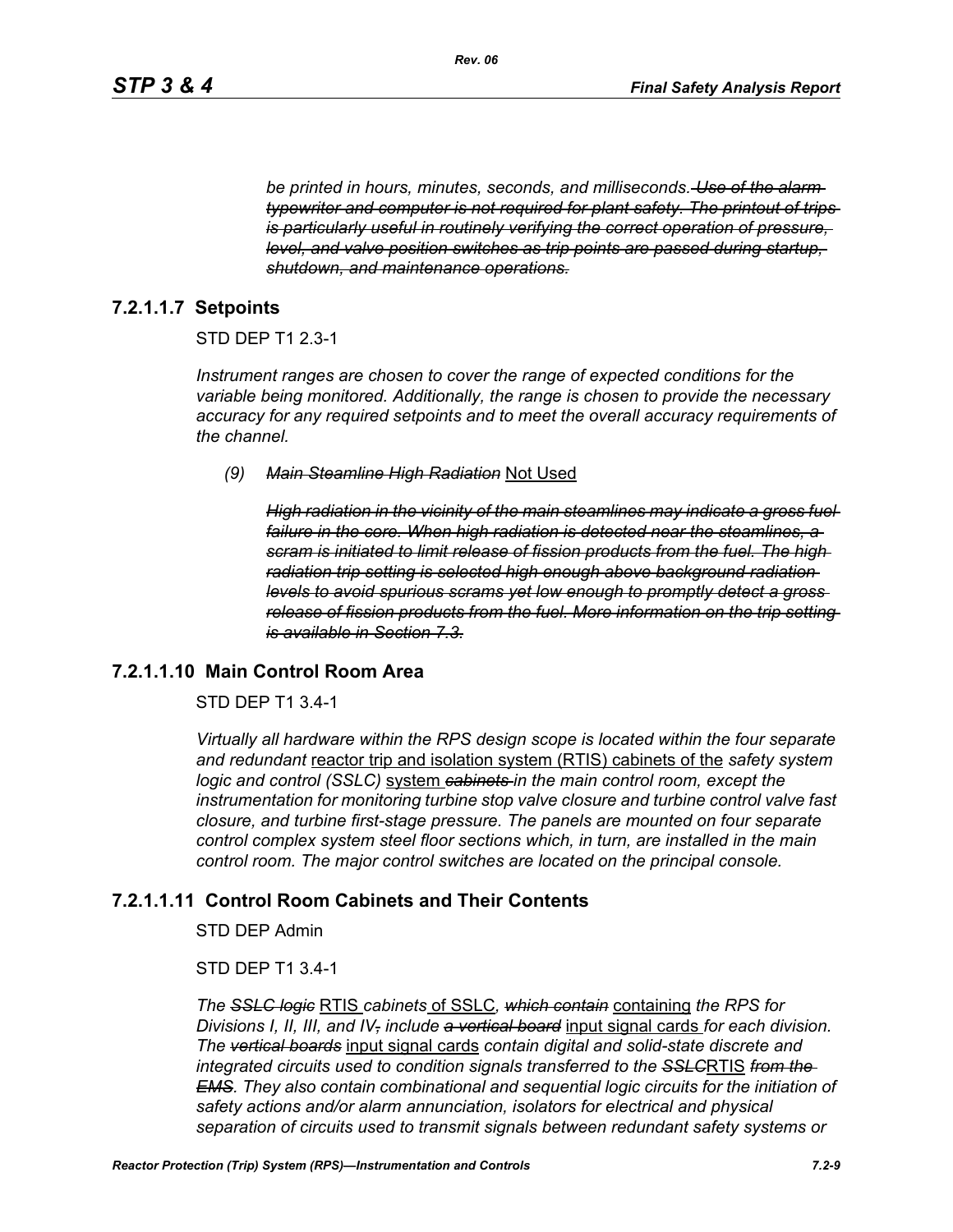*between safety and non-safety systems, and system support circuits such as power supplies, automatic testing circuits, etc. Load drivers with solid-state switching outputs for actuation solenoids, motor control centers, or switchgear may be located in the control room.*

## **7.2.1.2 Design Bases**

STD DEP T1 3.4-1

STD DEP 1.8-1

STD DEP 7.1-1

STD DEP 8.3-1

STD DEP Admin

*Design bases information requested by IEEE-279*603 *is discussed in the following paragraphs. These IEEE-279*603 *design bases aspects are considered separately from those more broad and detailed design bases for this system cited in Subsection 7.1.2.2.*

*(3) Sensors*

*A minimum number of LPRMs per APRM are required to provide adequate protective action. This is the only variable that has spatial dependence (IEEE-*279603*, Paragraph* 3.34.6.

*(5) Margin Between Operational Limits*

*The margin between operational limits and the limiting conditions of operation (scram) for the Reactor Protection System are described in Chapter 16 . The margin includes the maximum allowable accuracy error, sensor response times, and sensor setpoint drift.*

*(7) Ranges of Energy Supply and Environmental Conditions*

*The RPS 120 VAC power is provided by the four battery-powered inverters, for the SSLC, each with an alternate Class 1E 120 VAC supply. The batteries, which are designed for a two-hour minimum capacity, have sufficient stored energy to ride through switching transients in the switch yards in order to prevent switching transients from causing a scram. The alternate sources of 120V power are provided to each SSLC bus from transformers powered from the 6.9 kV* 4.16kV *emergency diesel generators. Since there are three diesel generators, the fourth division alternate power originates from the first*second *division diesel.*

- *(8) Unusual Events*
	- *(d) Fires*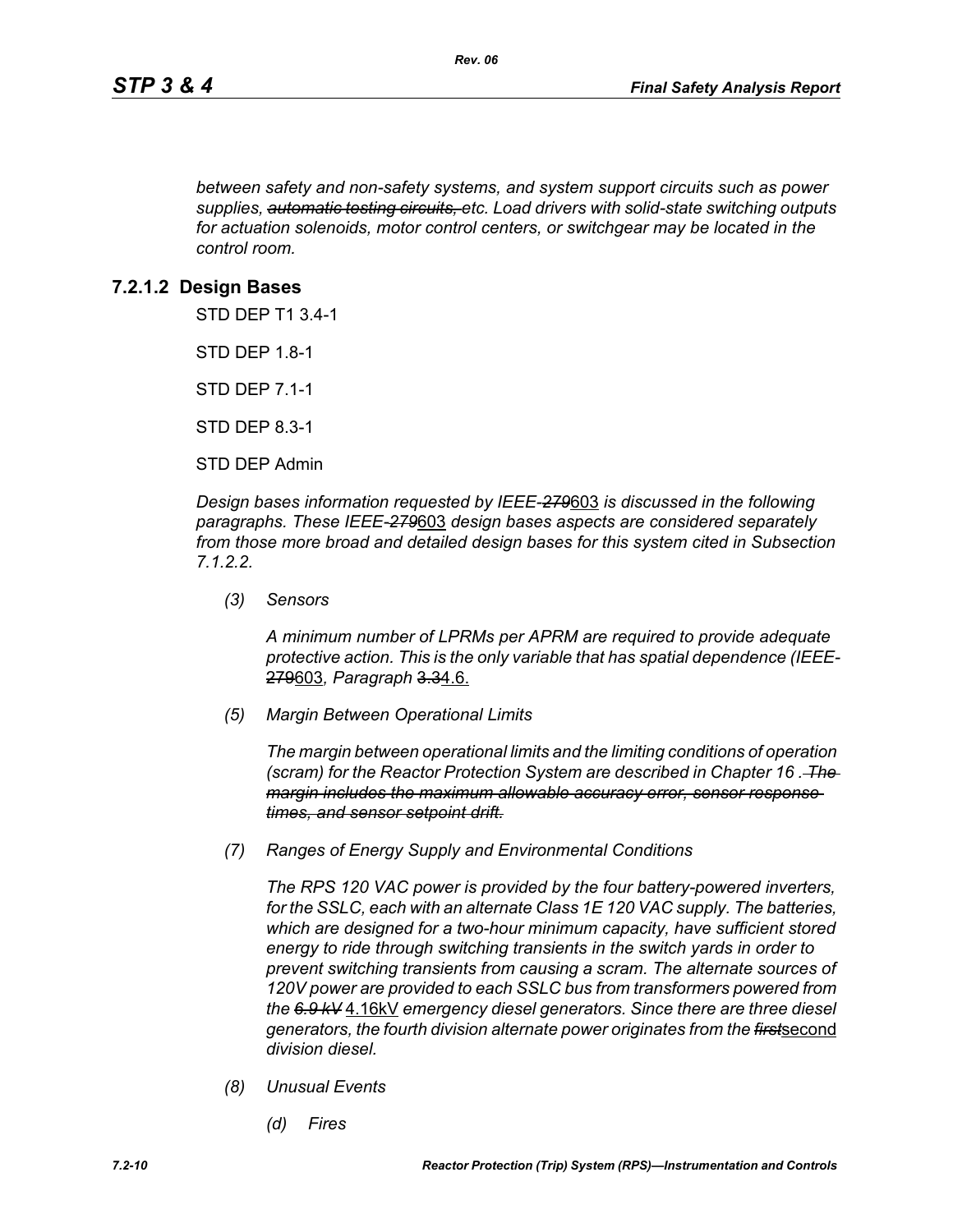*To protect the RPS in the event of a postulated fire, the RPS trip logics are contained within the four separate independent SSLC*divisional *cabinets. The separation of the cabinets and their individual steel construction assures that the RPS functions will not be prevented by a postulated fire within any of the divisional panels. Incombustible or fire retardant materials are used as much as possible. The use of separation and fire barriers ensures that even though some portion of the system may be affected, the RPS will continue to provide the required protective action (Section 9.5).*

*(9) Performance Requirements*

*A logic combination (two out of four) of instrument channel trips actuated by abnormal or accident conditions will initiate a scram and produce independent logic seal-ins within each of the four logic divisions. The trip conditions will be annunciated and recorded on the process computer* PCF*. The trip seal-in will maintain a scram signal condition at the CRD System terminals until the trip channels have returned to their normal operating range*  and the seal-in is manually reset by operator action. Thus, once a trip signal *is present long enough to initiate a scram and the seal-ins, the protective action will go to completion.*

#### **7.2.2.1 Conformance to Design Bases Requirements**

STD DEP T1 2.3-1

STD DEP T1 3.4-1

STD DEP 7.1-1

*(1) Design Bases 7.1.2.2(1)(a)*

*Table 7.2-1 provides a listing of the sensors selected to initiate reactor scrams and delineates the range for each sensor. Setpoints, and accuracy and response time can be found in Chapter 16* The methods for calculating setpoints are described in Chapter 16. Response times are included in the analysis calculation for the design limit. *This information establishes the precision of the RPS variable sensors.*

*(3) Design Basis 7.1.2.2(1)(c)*

*The scram initiated by the main steamline radiation monitoring system* isolation valve closure *and reactor vessel low-water level* (Level 3) *satisfactorily limits the radiological consequences of gross failure of the fuel or RCPB. (Chapter 15 evaluates gross failure of the fuel and RCPB). In no case does the release of radioactive material to the environs result in exposures which exceed the guidelines of applicable published regulations.*

*(7) RPS Design Basis 7.1.2.2.1(1)(g) through (n)*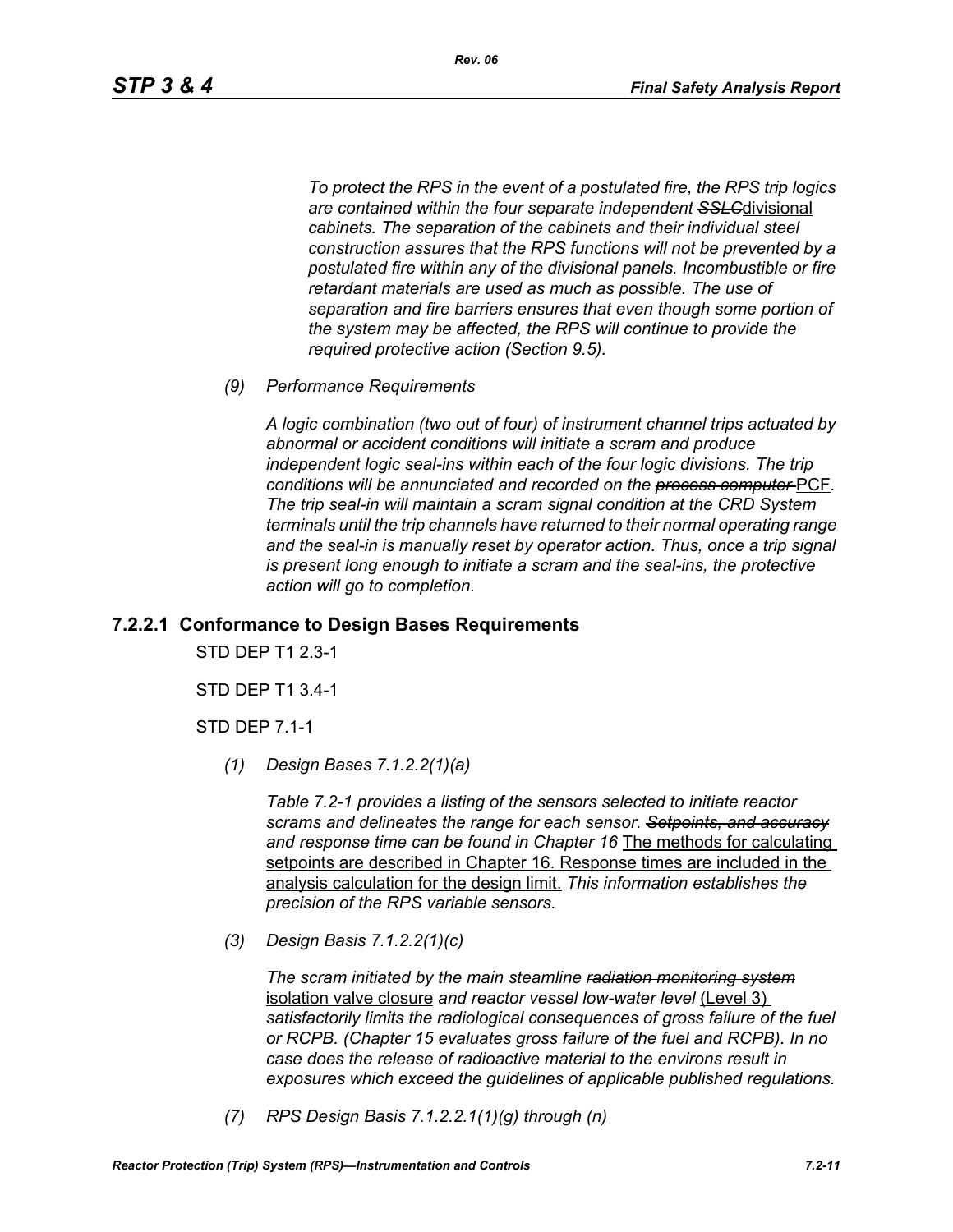*The RPS is designed so that it is only necessary for trip variables to exceed their trip setpoints for sufficient length of time to trip the digital trip modules* functions *and seal-in the associated trip logic. Once this is accomplished, the scram will go to completion regardless of the state of the variable which initiated the protective action.*

*The ability of the RPS to function properly with a single failure is discussed in Subsection 7.2.1.2* 7.2.1.1.4.4*.*

*The ability of the RPS to function properly while any one sensor or channel is bypassed or undergoing test or maintenance is discussed in Subsection 7.2.1.2* 7.2.1.1.4.3*.*

The following standard supplement addresses the licensing requirements from 7.1.2.2(1).

(9) Design Basis 7.1.2.2(1)(q), (r) and (s)

Selective automatic and manual operational trip bypasses that permit proper plant operation are provided.

Manual control switches for initiation of reactor scram by plant operator are provided.

Mode switch to allow appropriate operational trips is provided.

## **7.2.2.1.1 Other Design Basis Requirements**

STD DEP T1 3.4-1

- *(1) Control rod status lamps indicating* indication of *each rod fully inserted.*
- *(2) Control rod scram valve status lamps indicating open valves.*

## **7.2.2.2.2 Regulatory Guides**

STD DEP T1 3.4-1

STD DEP 1.8-1

STD DEP Admin

*(3) Regulatory Guide 1.53—Application of the Single-Failure Criterion to Nuclear Power Plant Protection Systems.*

*Compliance with NRC Regulatory Guide 1.53 is met by specifying, designing, and constructing the Reactor Protection System to meet the single-failure criterion described in Section* 4.25.1 *of IEEE-*279603 *(*Criteria for ProtectionStandard Criteria for Safety *Systems for Nuclear Power Generating Stations) and IEEE-379 (Standard Application of the Single-Failure Criterion to Nuclear Power Generating Station Class 1E Systems).*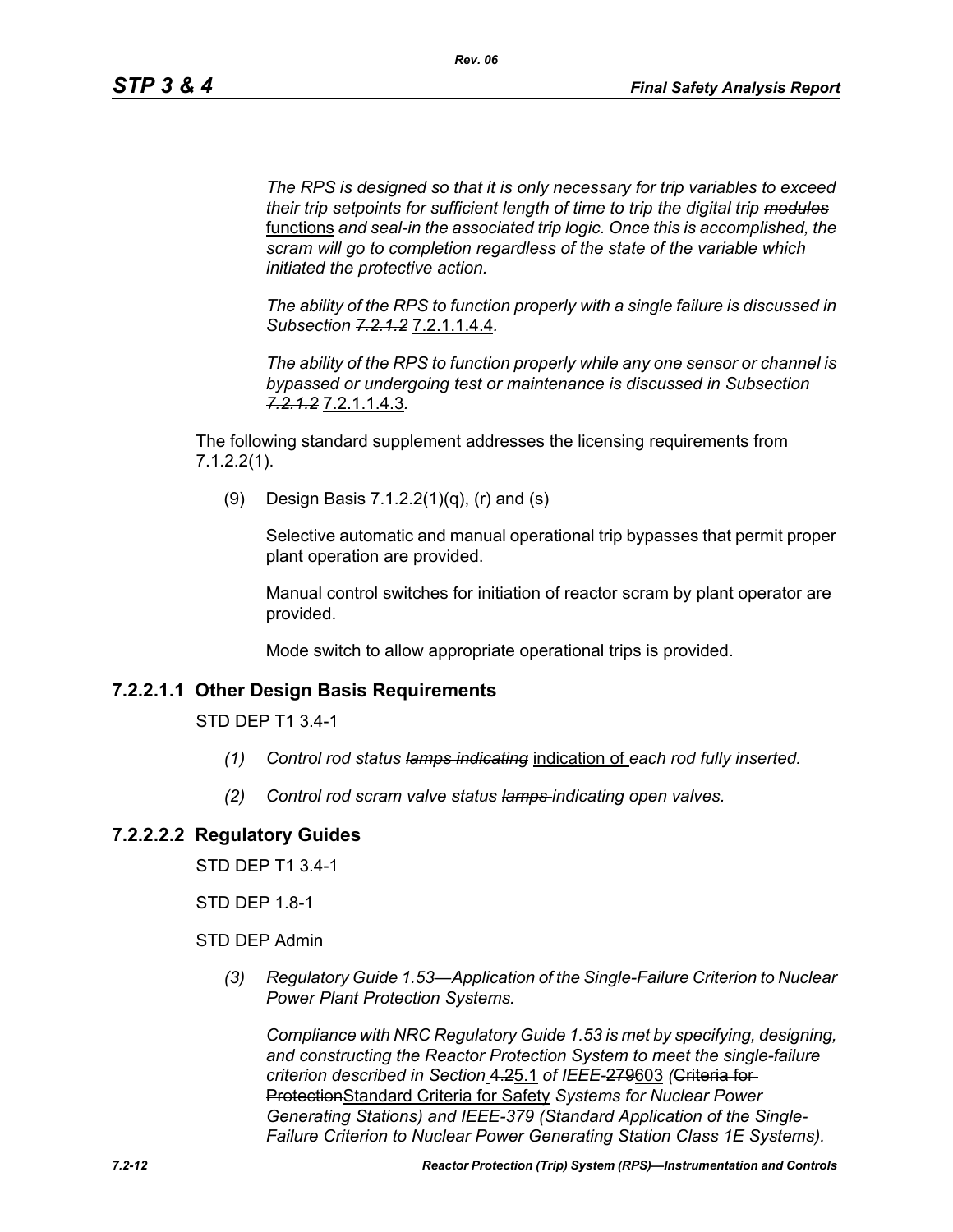*Redundant sensors are used and the logic is arranged to ensure that a failure in a sensing element of the decision logic or an actuator will not prevent protective action. Separated channels are employed so that a fault affecting one channel will not prevent the other channels from operating properly. A complete discussion of the RPS power supplies is presented in Subsection 7.2.1.1.*

*(4) Regulatory Guide 1.62—Manual Initiation of Protective Actions.*

*Manual initiation of reactor scram, once initiated, goes to completion as required by IEEE-*279603*, Section 4.16* Sections 5.2 and 7.3.

*(5) Regulatory Guide 1.75—Physical Independence of Electric Systems*

*The RPS complies with the criteria set forth in IEEE-279*603*, Paragraph 4.6*5.6*, and Regulatory Guide 1.75, which endorses IEEE-384. Class 1E circuits and Class 1E-associated circuits are identified and separated from redundant and non-Class 1E circuits. Isolation devices are provided in the design where an interface exists between redundant Class 1E divisions and between non-Class 1E and Class 1E or Class 1E-associated circuits. Independence and separation of safety-related systems is discussed in Subections 8.3.1.3 and 8.3.1.4* Subsection 8.3.3.6.2*.*

*Physical and electrical independence of the instrumentation devices of the system is provided by channel independence for sensors exposed to each process variable. Separate and independent raceways are routed from each device to the respective remote multiplexing units (RMUs)* I/O devices*. Each channel*division *has a separate and independent control room panel. Trip logic outputs are separated in the same manner as are the channels. Signals between redundant RPS divisions are electrically and physically isolated by Class 1E isolators or by fiber optic cables.*

## **7.2.2.2.3.1 IEEE-279603, ProtectionStandard Criteria for Safety Systems for Nuclear Power Generating Stations**

- STD DEP T1 2.3-1
- STD DEP 1.8-1
- STD DEP T1 3.4-1
- STD DEP 7.6-1
- STD DEP Admin

*The Reactor Protection (trip) System conforms to the requirements of this standard. The following is a detailed discussion of this conformance.*

*(1) General Functional Requirement (Paragraph 4.1*Section 5)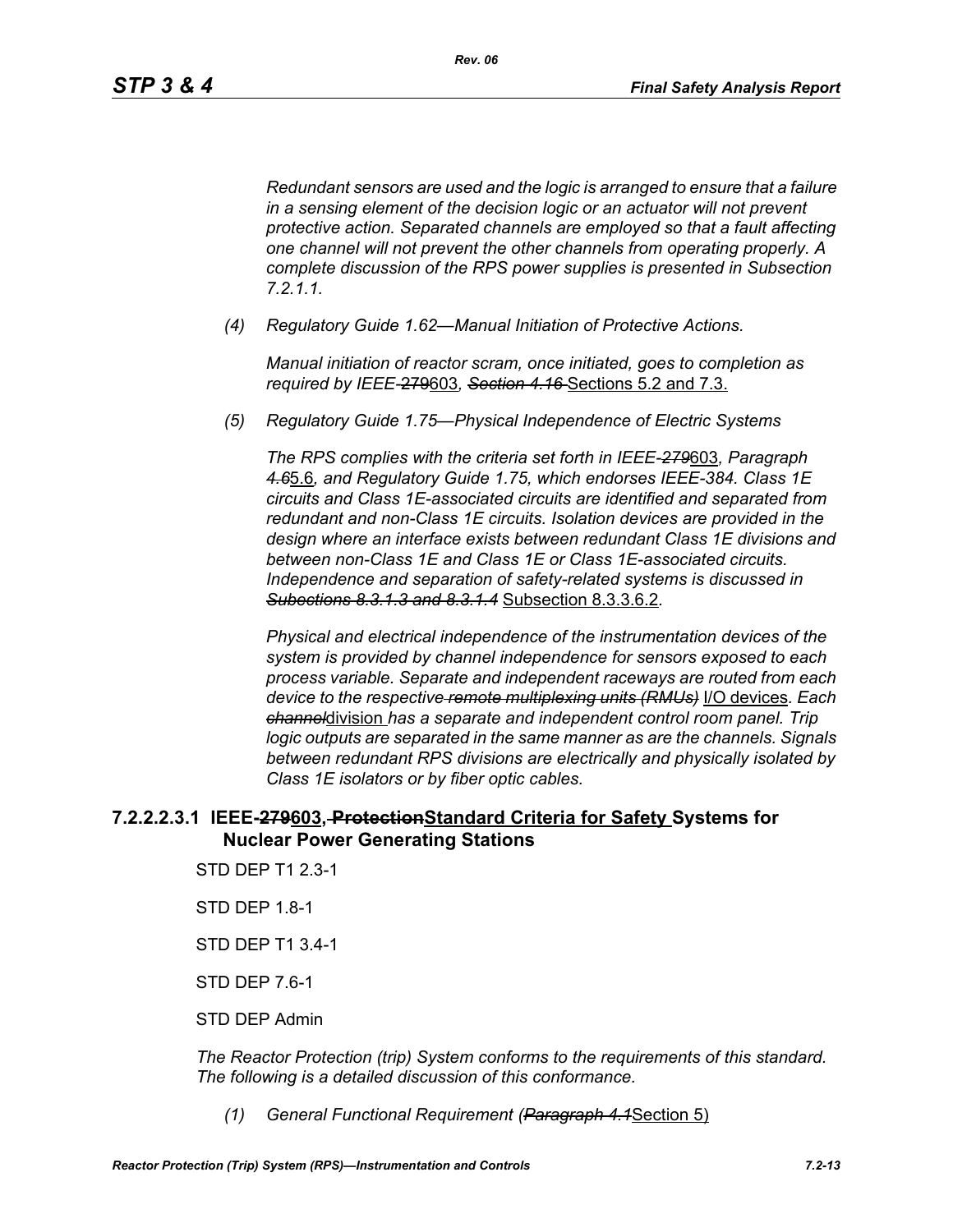- *(2) Single-Failure Criterion (Paragraph4.2*Section 5.1)
- *(3)* Quality of Components and Modules (*Paragraph 4.3*Section 5.3*)*
- *(4) Equipment Qualification (Paragraph 4.4*Section 5.4*)*
- *(5) Channel* System *Integrity (Paragraph 4.5*Section 5.5*)*
- *(6) Channel Independence (Paragraph 4.6*Section 5.6*)*
- *(7) Control and Protection System Interaction (Paragraph 4.7*Section 6.3*)*
- *(8) Derivation of System Inputs (Paragraph 4.8*Section 6.4*)*

*The following RPS trip variables are direct measures of a reactor overpressure condition, a reactor overpower condition, a gross fuel damage condition, or abnormal conditions within the reactor coolant pressure boundary:*

- *(a) Reactor vessel low water level* (Level 3) *trip*
- *(b) Main steamline high radiation trip* Not Used
- *(c) (c) Neutron monitoring (APRM) system trip*
	- *(i) Neutron flux trip*
	- *(ii) Simulated thermal power*
	- (iii) OPRM trip
	- (iv) Reactor core flow rapid coastdown
	- (v) APRM inoperative
	- (vi) OPRM inoperative
- *(d) Neutron Monitoring (SRNM) System trip*
	- *(i) Neutron flux trip*
	- *(ii) Short neutron flux period*
	- *(iii) Channel*SRNM *inoperative*
- *(9) Capability for Sensor Checks (Paragraph 4.9*Section 5.7*)*
- *(10) Capability for Test and Calibration (Paragraph 4.10*Section 6.5*)*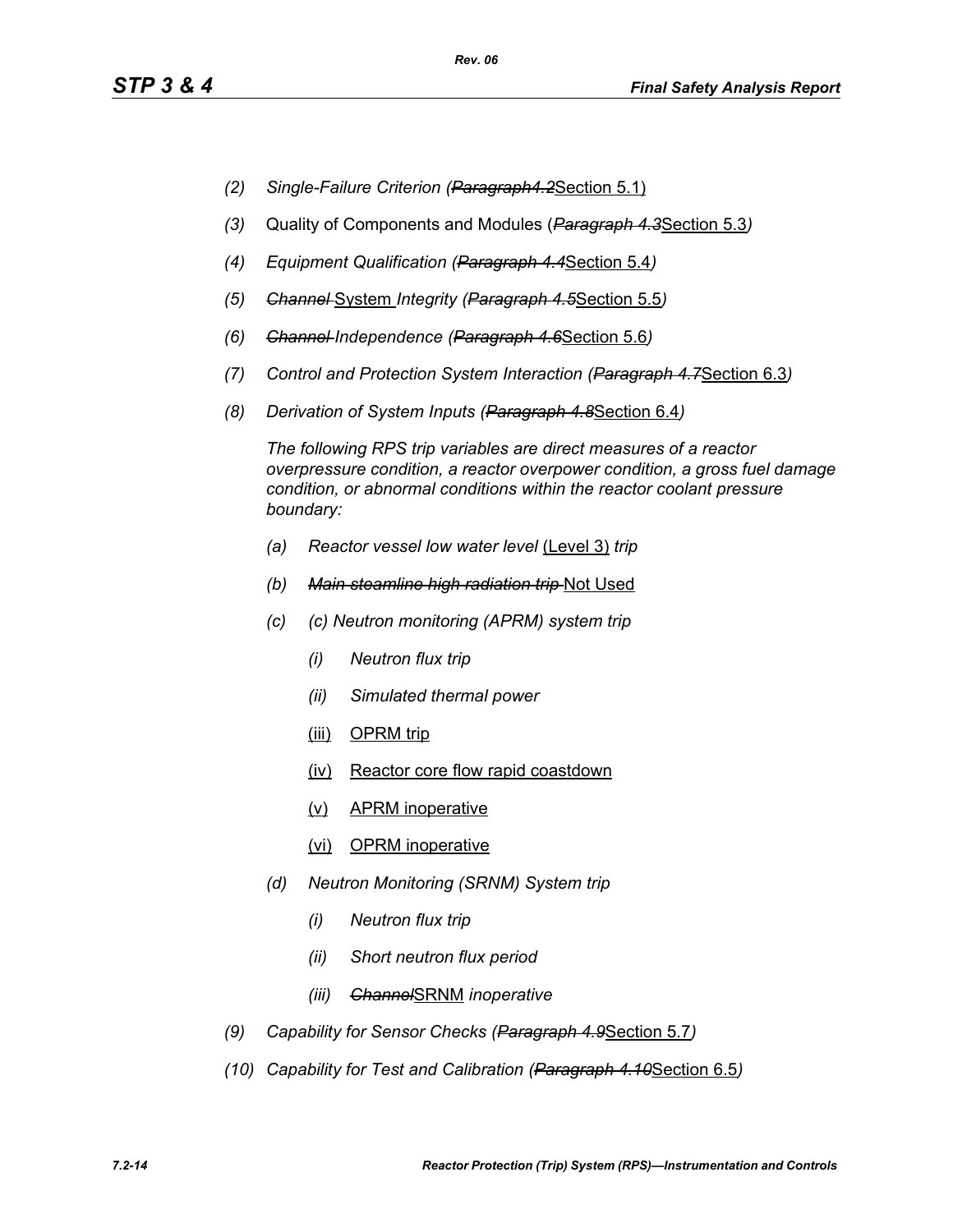*Most sensors have a provision for actual testing and calibration during reactor operation. The exceptions are defined as follows:*

*Rev. 06*

- *(b)* Not Used *Testing of the main steamline high-radiation monitors can be performed during full power operation by cross-comparison of sensors. Calibration of the electronics portion of each channel can be performed during reactor operation by switching in a current source in place of the normal signal from the sensor. Calibration of the sensor itself can be performed during shutdown.*
- *(11) Channel Bypass or Removal from Operation (Paragraph 4.11*Section 6.7*)*
- *(12) Operating Bypasses (Paragraph 4.12*Section 6.6*)*

*The following RPS trip variables have no provision for an operating bypass:*

- *(a) Reactor vessel low water level* (Level 3) *trip*
- *(b) Main steamline high radiation trip* Not Used

*An operating bypass of the low RCS*CRD *accumulator charging pressure trip is provided in the control room for the operator to bypass the trip outputs during SHUTDOWN and REFUEL modes of operation. Control of this bypass is achieved with bypass switches through administrative means. Its only purpose is to permit reset of the RPS following reactor scram because the low charging water pressure condition would persist until the scram valves are reclosed. The bypass is manually initiated and must be manually removed (via switches or placing the mode switch in STARTUP) to commence withdrawal of control rods after a reactor shutdown.*

- *(13) Indication of Bypasses (Paragraph 4.13*Section 5.8.3*)*
- *(14) Access to Means for Bypassing (Paragraph 4.14*Section 5.9*)*
- *(15) Multiple Setpoints (Paragraph 4.15*Section 6.8.2*)\**

*The trip setpoint of each SRNM channel is generally fixed. However, there is also the scram initiated by intermediate high neutron flux level corresponding to 5E + 5 counts per second. This is only activated in a noncoincidence scram mode by a switch in the RPS*NMS *SSLC cabinet. The conditions under which such trip is to be activated are included in plant operating procedures.*

- *(16) Completion of Protective Action Once it is Initiated (Paragraph 4.16*Section 7.3*)*
- *(17) Manual Actuation (Paragraph 4.17*Section 7.2*)*
- *(18) Access to Setpoint Adjustments, Calibration, and Test Points (Paragraph 4.18*Section 5.9*)*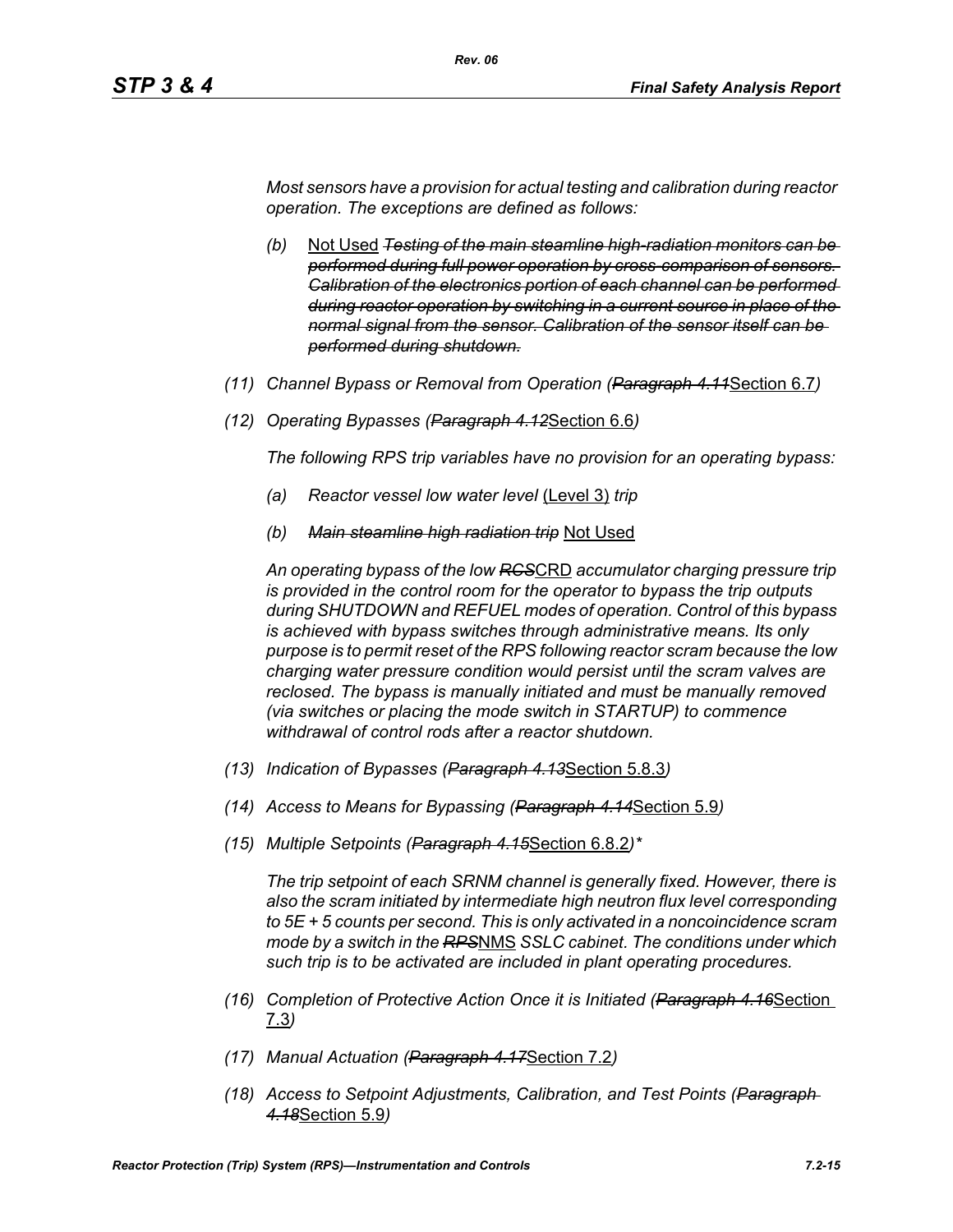*(19) Identification of Protective Actions (Paragraph 4.19*Section 5.8.2*)*

*When any manual scram pushbutton is depressed, a main control room annunciation is initiated and a process computer system*PCF *record is produced to identify the tripped RPS trip logic.*

*Identification of the mode switch in shutdown position scram trip is provided by the process computer system*PCF *trip logic identification printout*record*, the mode switch in shutdown position annunciator, and all division trips.*

- *(20) Information Readout (Paragraph 4.20*Sections 5.8 and 5.14*)*
- *(21) System Repair (Paragraph 4.21*Section 5.10*)*
- *(22) Identification of Protection Systems (Paragraph 4.22*Section 5.11*)*

*The RPS logic is housed, along with that of the essential core cooling*  systems and the leak detection and *isolation systems, in the reactor trip* and isolation system (RTIS) cabinets of *safety system logic and control (SSLC)*  system*cabinets. There are four distinct and separate cabinets in accordance with the four electrical divisions. Each division is uniquely identified by color code including cables and associated cables. The SSLC cabinets themselves are clearly marked with the words "Safety System Logic and Control*Reactor Trip and Isolation System*". Each of the component systems controls is clearly identified on the cabinets in accordance with their system grouping and labeling. Control room panels are identified by tags on the panels which indicate the function and identify the contained logic channels. Redundant racks are identified by the identification marker plates of instruments on the racks.*

#### **7.2.2.2.4 Conformance to Branch Technical Positions**

STD DEP 1.8-1

#### STD DEP Admin

*(4) BTP-ICSB-26: Requirements for Reactor Protection System Anticipatory Trips*

*All hardware* components *used to provide trip signals to the RPS isare designed in accordance with IEEE-*279603 *and* isare *considered safety-related. This includes the sensors for turbine stop valve closure and turbine control valve fast closure even though these are located in the non-seismic Turbine Building. Since reactor high pressure and power trips are diverse to the turbine scram variables, locating the sensors in the turbine enclosure does not compromise the ability of the RPS to provide protection action when required.*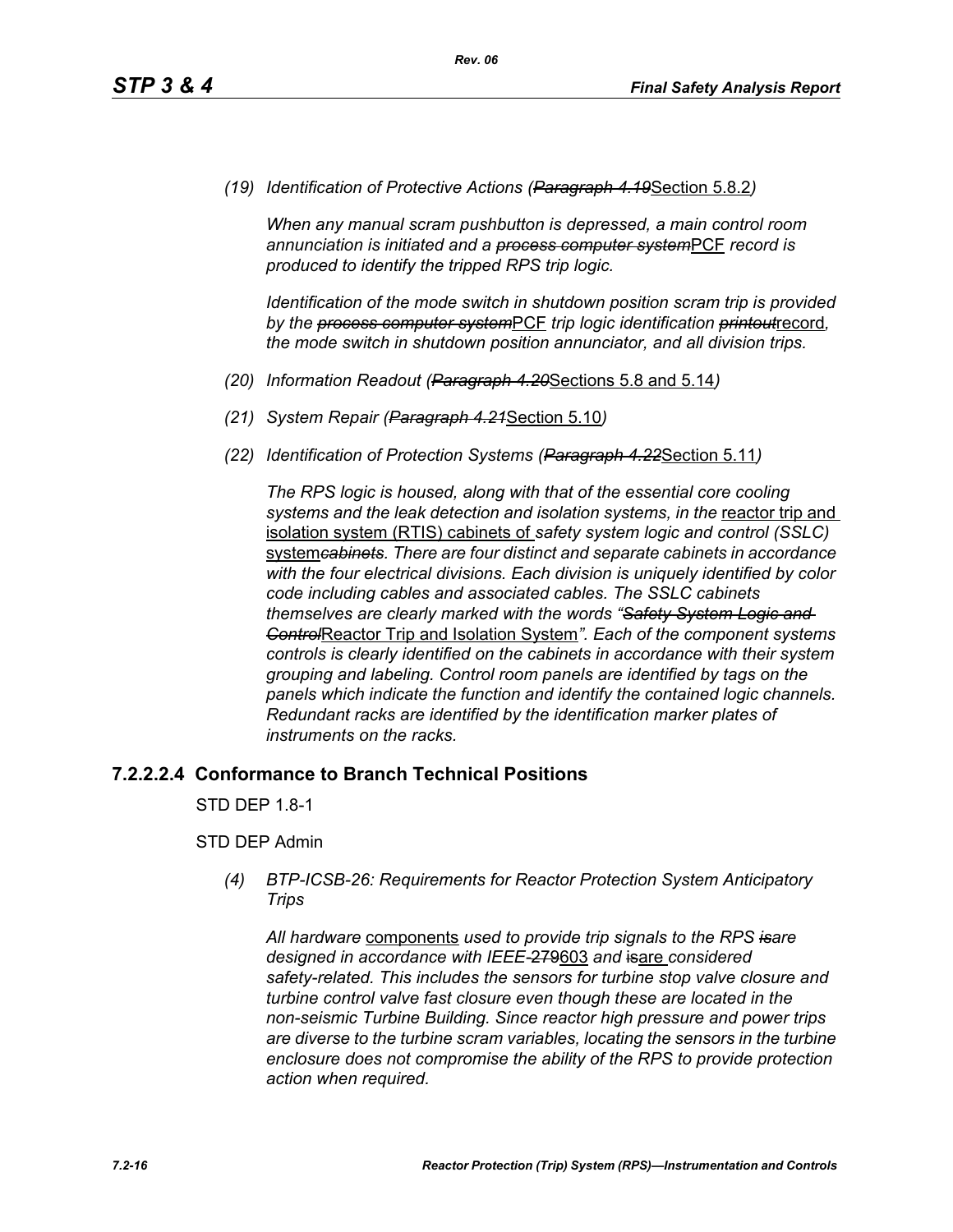| Reactor vessel<br>high pressure                                                            | 0 10.3 0-10.0 MPa G                 | Pressure-<br>transmitter/trip<br>module    |
|--------------------------------------------------------------------------------------------|-------------------------------------|--------------------------------------------|
| Drywell high<br>pressure                                                                   | 0 0.036 MPaG-15.0 - 30.0<br>kPaG    | Pressure-<br>transmitter/trip<br>module    |
| Reactor vessel<br>low water<br>Level 3                                                     | 0 0.033 MPa G 0 - 1800<br>mm        | Level-<br>transmitter/trip<br>module       |
| Low charging pressure<br>to rod HCU<br>accumulatorsCRD<br>charging header<br>pressure High | 0 245.20-20.0 MPa G                 | Pressure<br>transmitter/<br>trip module    |
| Turbine stop<br>valve closure                                                              | Fully open<br>to<br>fully closed    | Position switch                            |
| Turbine control<br>valve fast closure                                                      | 0-10.98 MPa G                       | Pressure-<br>switch                        |
| Main steamline<br>isolation valve<br>closure                                               | Fully open<br>to<br>fully closed    | Position-<br>switch                        |
| <b>Neutron Monitoring</b><br>System                                                        | <b>APRM or SRNM</b><br>Trip/No Trip | See Section 7.6                            |
| Main steamline<br>high radiation                                                           | 0.01-10 <sup>4</sup> mGy/h          | Gamma-<br>detector                         |
| High suppression pool<br>temperature                                                       | 4 to 110°C0 to 150°C                | Temperature-<br>transmitter/trip<br>module |
| Turbine first-stage<br>pressure                                                            | $0 - 6$ MPaG                        | Pressure-<br>transmitter/<br>trip module   |

## **Table 7.2-1 Reactor Protection System Instrumentation Specifications**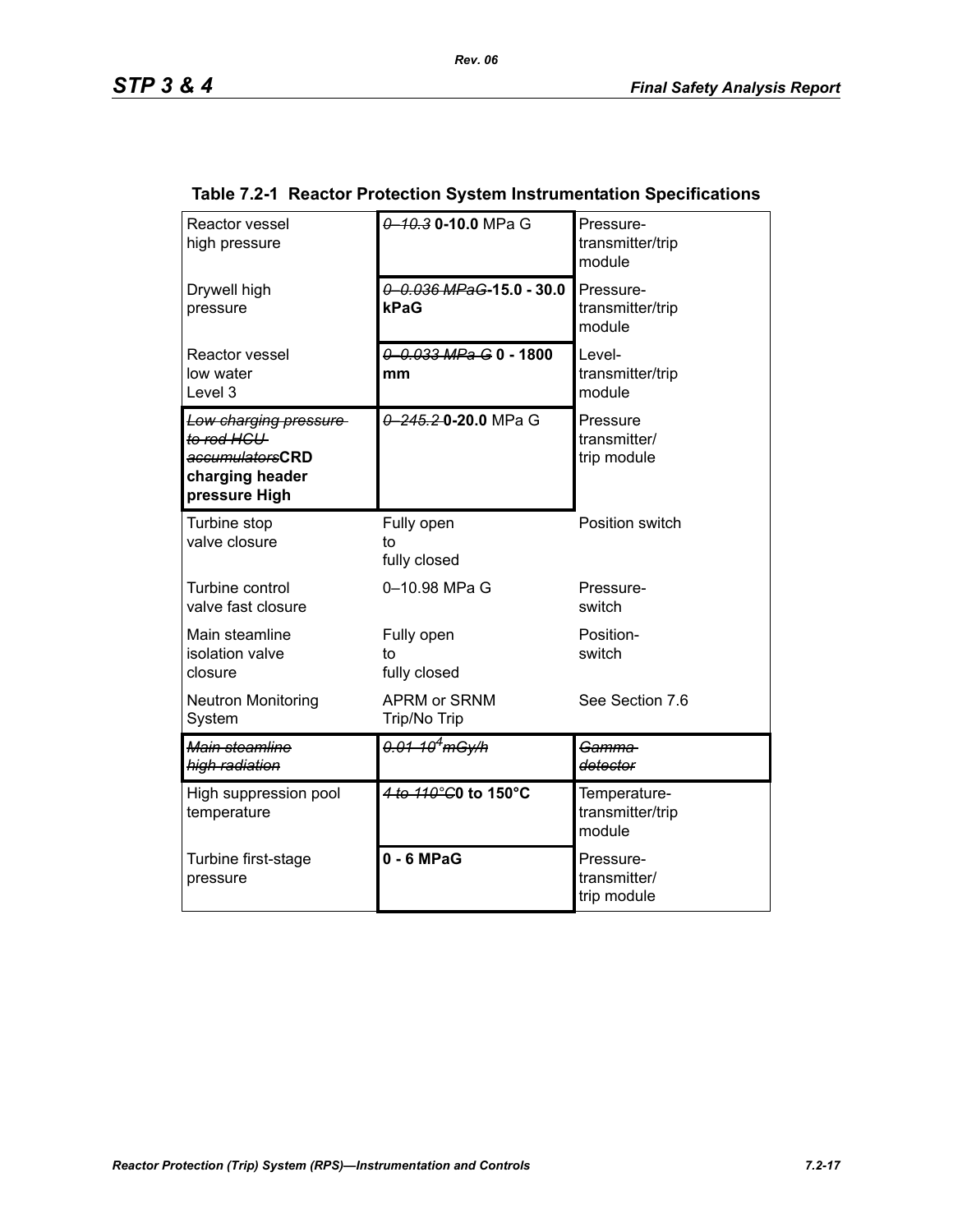# **Table 7.2-2 Channels Required for Functional Performance of RPS**

| This table shows the number of sensors required for the functional performance of the<br>reactor protection system. |            |  |  |
|---------------------------------------------------------------------------------------------------------------------|------------|--|--|
| <b>Channel Description</b>                                                                                          | ⊦# Sensors |  |  |
| Reactor vessel low level (Level 3)                                                                                  |            |  |  |
| Main steamline radiation                                                                                            |            |  |  |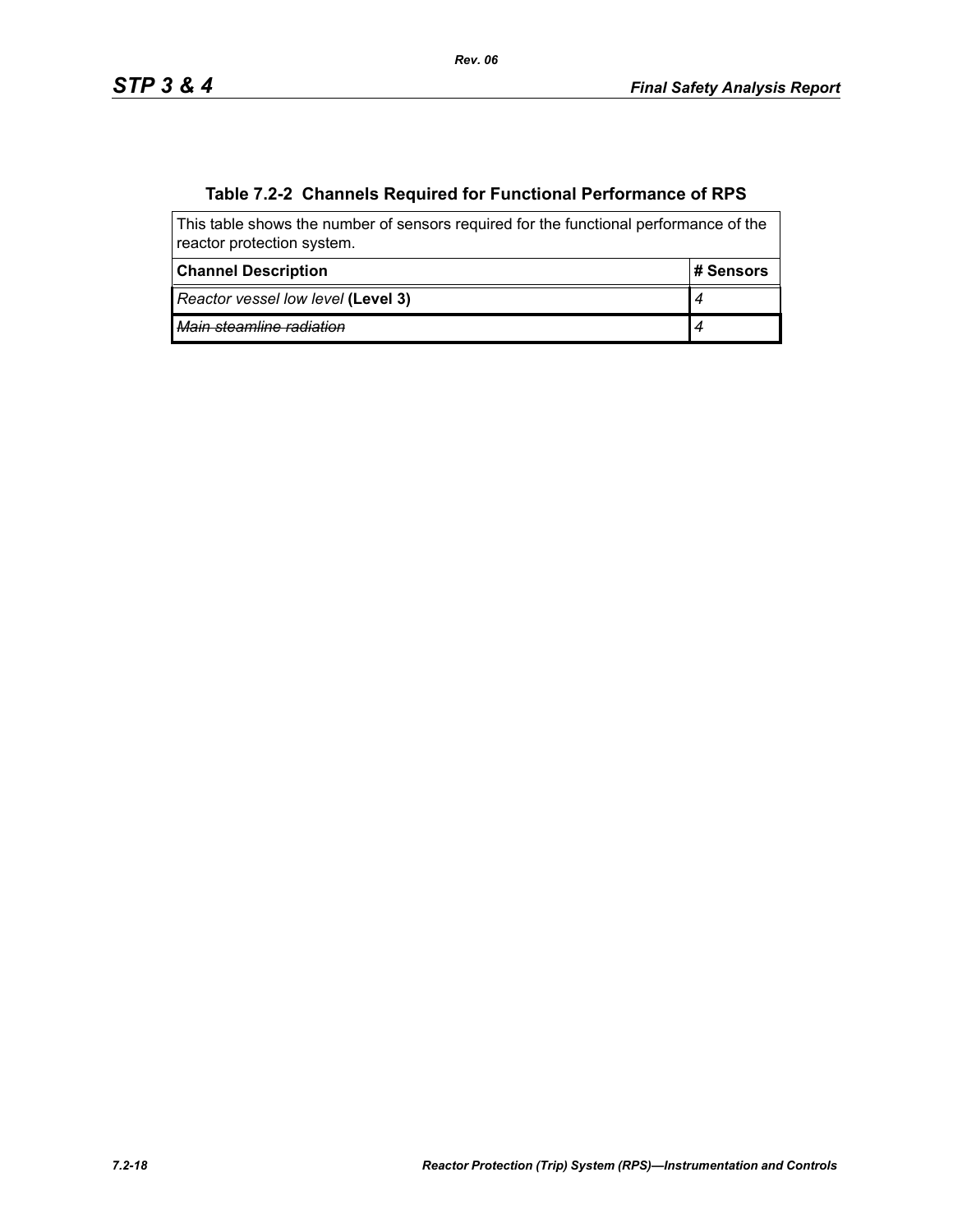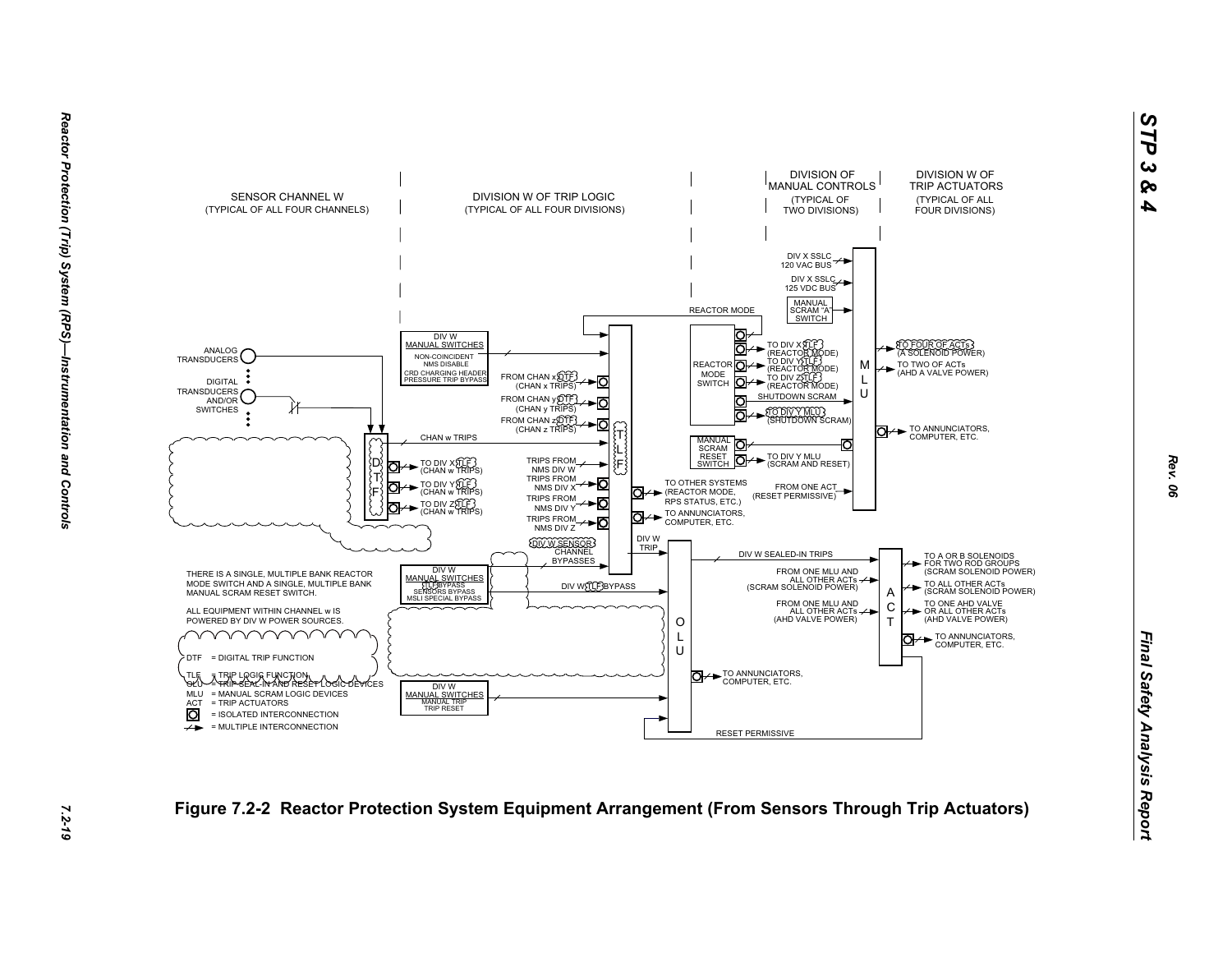

**Figure 7.2-6 Division 1 Trip Logic**